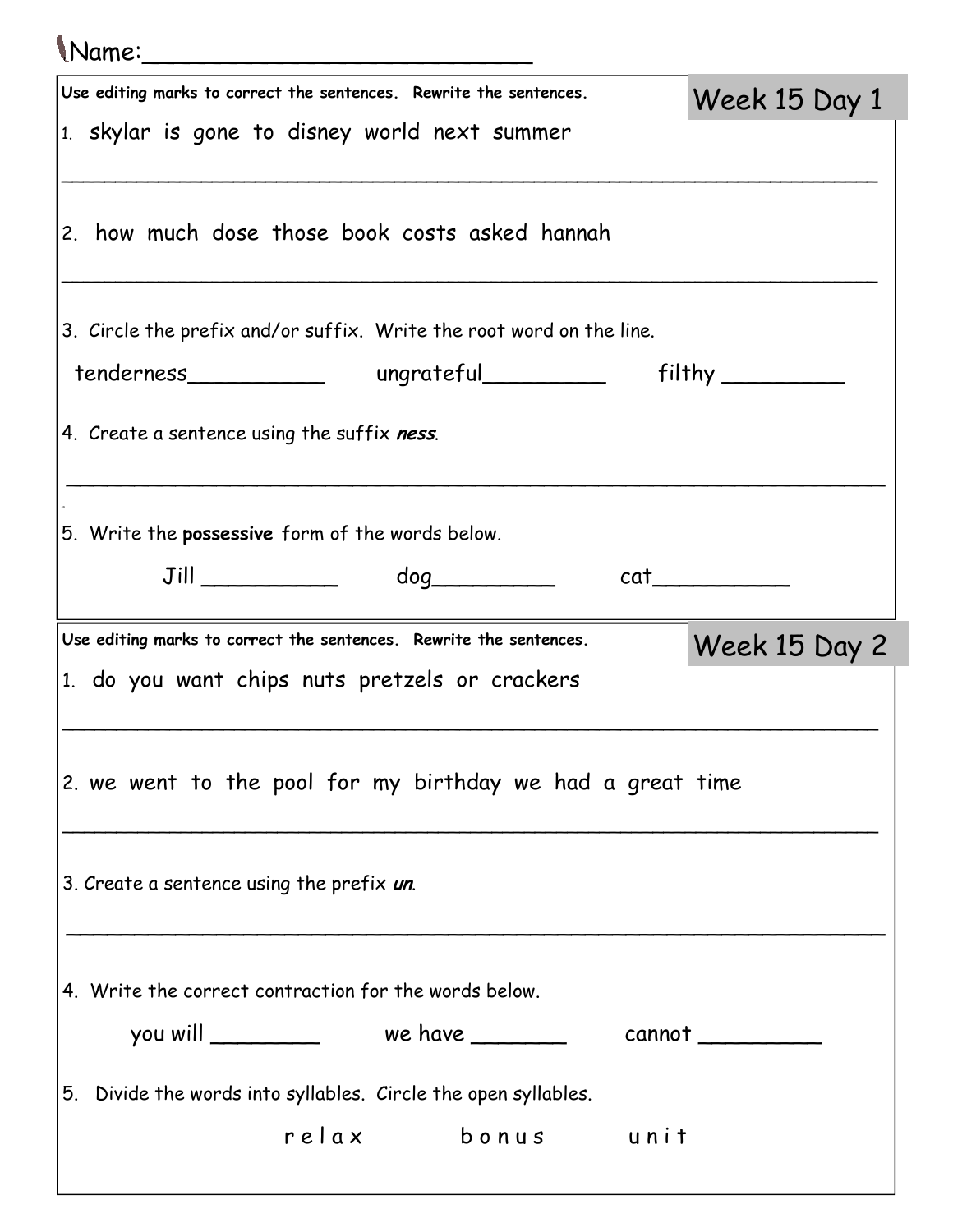## Name:\_\_\_\_\_\_\_\_\_\_\_\_\_\_\_\_\_\_\_\_\_\_\_\_\_

| Use editing marks to correct the sentences. Rewrite the sentences.                                             | Week 15 Day 3 |
|----------------------------------------------------------------------------------------------------------------|---------------|
| 1. do you've a pencil i can borow askd justice                                                                 |               |
|                                                                                                                |               |
| 2. youl get you're coat dirtee if you play in the mud                                                          |               |
|                                                                                                                |               |
|                                                                                                                |               |
| 3. Circle the subject. Underline the predicate.                                                                |               |
| My sister's friend likes to play football with us                                                              |               |
| 4. Write a sentence with 2 adjectives.                                                                         |               |
|                                                                                                                |               |
|                                                                                                                |               |
| 5. Write the singular form of the nouns.                                                                       |               |
|                                                                                                                |               |
|                                                                                                                |               |
| Use editing marks to correct the sentences. Rewrite the sentences.                                             | Week 15 Day 4 |
| 1. does janet lives in springfield mo                                                                          |               |
|                                                                                                                |               |
|                                                                                                                |               |
| 2. do you thank the atlanta falcons will win the game asked jon                                                |               |
|                                                                                                                |               |
| 3. Write a sentence using a possessive pronoun and quotation marks.                                            |               |
|                                                                                                                |               |
|                                                                                                                |               |
|                                                                                                                |               |
| 4. Add <i>s, ed,</i> and <i>ing</i> to the word in (). Write the answers below. ( split)                       |               |
|                                                                                                                |               |
| 5. Add a suffix to match the meaning.<br>late_______(being late) hope _____(without hope) dirty__(having dirt) |               |